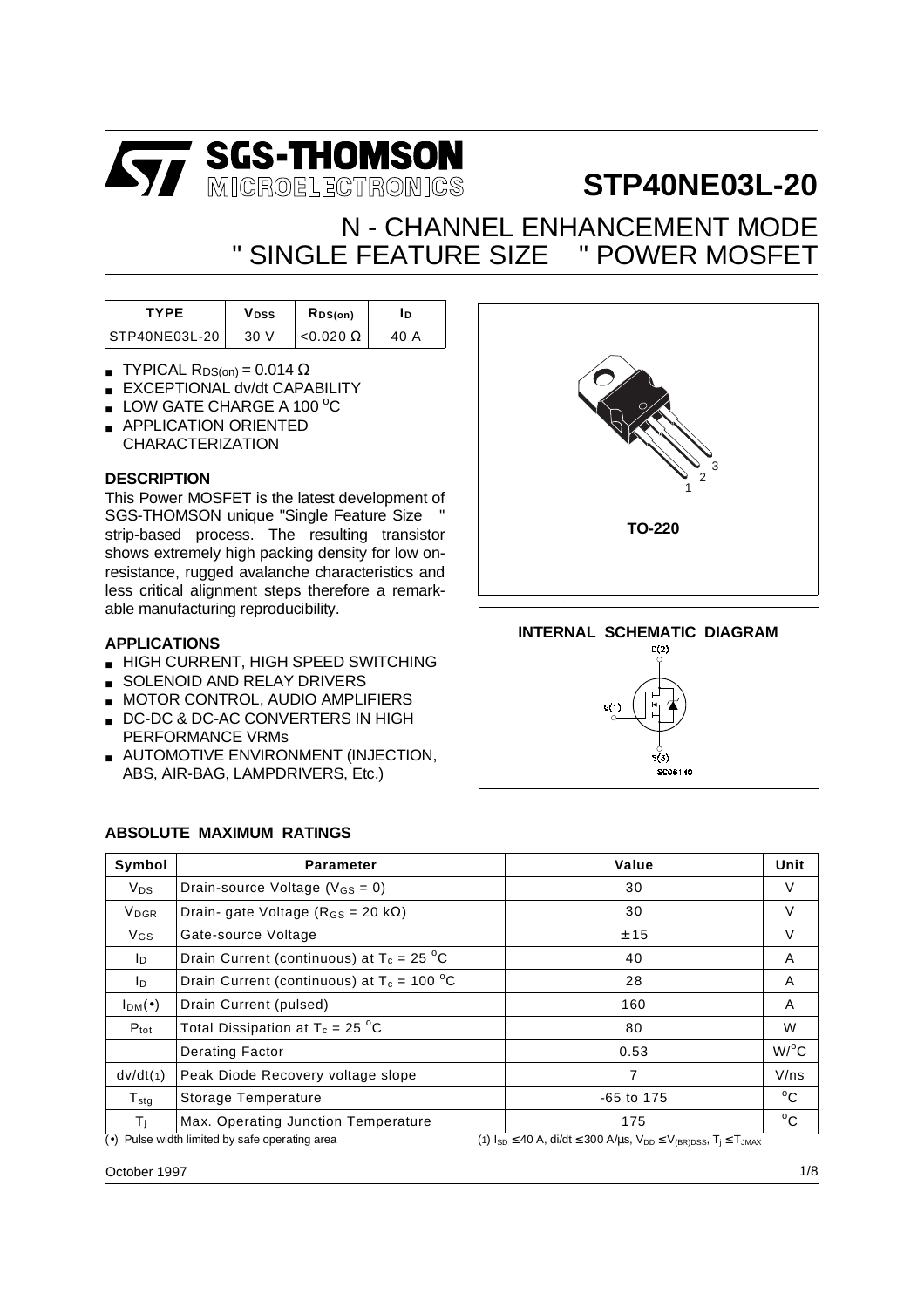## **THERMAL DATA**

| $R_{\rm thi-case}$ | Thermal Resistance Junction-case               | Max                        | 1.88 | $^{\circ}$ C/W |
|--------------------|------------------------------------------------|----------------------------|------|----------------|
| $R_{\rm thi-amb}$  | Thermal Resistance Junction-ambient            | Max                        | 62.5 | $^{\circ}$ C/W |
| $R_{\rm thc-sink}$ | Thermal Resistance Case-sink                   | $^{\mathsf{\tau}}$ yp $^-$ | 0.5  | $\rm ^{o}C/W$  |
|                    | Maximum Lead Temperature For Soldering Purpose |                            | 300  | $\circ$        |

#### **AVALANCHE CHARACTERISTICS**

| Symbol          | <b>Parameter</b>                                                                                                             | Max Value | Unit |
|-----------------|------------------------------------------------------------------------------------------------------------------------------|-----------|------|
| IAR             | Avalanche Current, Repetitive or Not-Repetitive<br>(pulse width limited by $T_i$ max, $\delta$ < 1%)                         | 40        |      |
| E <sub>AS</sub> | Single Pulse Avalanche Energy<br>(starting T <sub>i</sub> = 25 °C, I <sub>D</sub> = I <sub>AR</sub> , V <sub>DD</sub> = 15V) | 200       | mJ   |

## **ELECTRICAL CHARACTERISTICS**  $(T_{\text{case}} = 25 \text{ °C}$  unless otherwise specified)

OFF

| Symbol        | <b>Parameter</b>                                                          | <b>Test Conditions</b>                     | Min. | Typ. | Max. | Unit     |
|---------------|---------------------------------------------------------------------------|--------------------------------------------|------|------|------|----------|
| $V_{(BR)DSS}$ | Drain-source<br>Breakdown Voltage                                         | $\ln = 250 \text{ uA}$ $\sqrt{gs} = 0$     | 30   |      |      | V        |
| <b>I</b> pss  | Zero Gate Voltage<br>Drain Current ( $V_{GS} = 0$ ) $V_{DS} = Max Rating$ | $V_{DS}$ = Max Rating<br>$T_c = 125$<br>°C |      |      | 10   | μA<br>μA |
| lgss          | Gate-body Leakage<br>Current ( $V_{DS} = 0$ )                             | $V$ <sub>GS</sub> = $\pm$ 15 V             |      |      | ±100 | nA       |

## ON (∗)

| Symbol       | <b>Parameter</b>                                                                       | <b>Test Conditions</b>              | Min. | Typ.  | Max.          | Unit   |
|--------------|----------------------------------------------------------------------------------------|-------------------------------------|------|-------|---------------|--------|
| $V$ GS(th)   | Gate Threshold<br>Voltage                                                              | $V_{DS} = V_{GS}$ $I_D = 250 \mu A$ |      | 1.8   | 2.5           | V      |
| $R_{DS(on)}$ | Static Drain-source On $ V_{GS} = 10V$ $ _{D} = 20 A$<br>Resistance                    | $V_{GS} = 5V$ $I_D = 20 A$          |      | 0.014 | 0.02<br>0.023 | Ω<br>Ω |
| ID(on)       | On State Drain Current   V <sub>DS</sub> > I <sub>D(on)</sub> x R <sub>DS(on)max</sub> | $V$ <sub>GS</sub> = 10 V            | 40   |       |               | А      |

#### DYNAMIC

| Symbol                                              | <b>Parameter</b>                                                                  | <b>Test Conditions</b>                                | Min. | Typ.               | Max.               | Unit           |
|-----------------------------------------------------|-----------------------------------------------------------------------------------|-------------------------------------------------------|------|--------------------|--------------------|----------------|
| $g_{fs}(*)$                                         | Forward<br>Transconductance                                                       | $ln = 20 A$<br>$V_{DS} > I_{D(on)}$ x $R_{DS(on)max}$ | 15   | 20                 |                    | S              |
| $C_{iss}$<br>$\mathrm{C_{oss}}$<br>C <sub>rss</sub> | Input Capacitance<br><b>Output Capacitance</b><br>Reverse Transfer<br>Capacitance | $V_{DS} = 25$ V f = 1 MHz $V_{GS} = 0$                |      | 1850<br>450<br>160 | 2400<br>590<br>210 | рF<br>рF<br>рF |

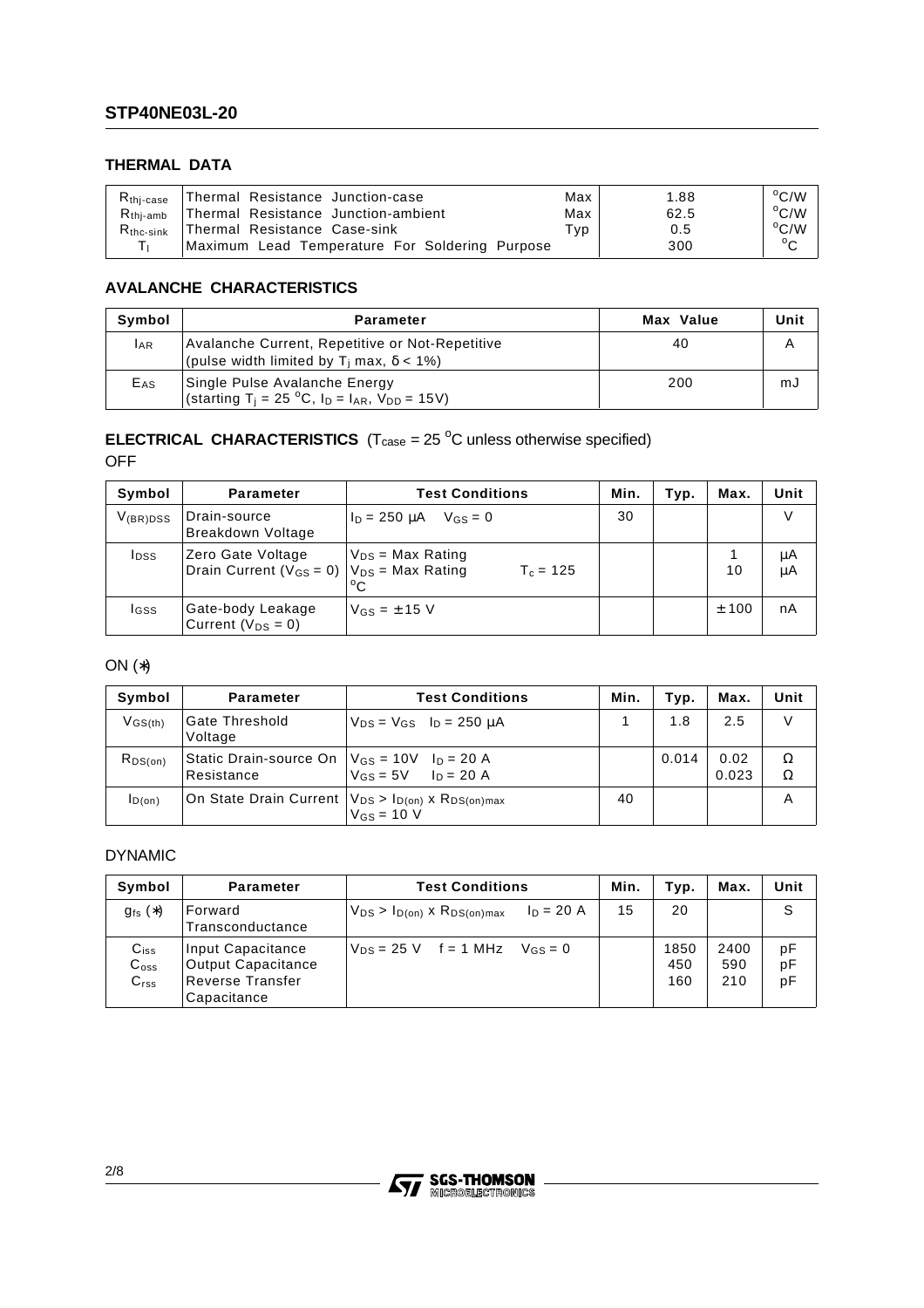#### **ELECTRICAL CHARACTERISTICS** (continued)

#### SWITCHING ON

| Symbol                     | <b>Parameter</b>                                                    | <b>Test Conditions</b>                                                          | Min. | Typ.           | Max.      | Unit           |
|----------------------------|---------------------------------------------------------------------|---------------------------------------------------------------------------------|------|----------------|-----------|----------------|
| $t_{d(on)}$<br>t,          | Turn-on Time<br>Rise Time                                           | $V_{DD} = 15 V$<br>$ln = 20 A$<br>$R_G = 4.7 \Omega$<br>$V$ <sub>GS</sub> = 5 V |      | 25<br>160      | 33<br>210 | ns<br>ns       |
| Qg<br>$Q_{gs}$<br>$Q_{gd}$ | <b>Total Gate Charge</b><br>Gate-Source Charge<br>Gate-Drain Charge | $V_{DD} = 24$ V $I_D = 40$ A $V_{GS} = 5$ V                                     |      | 29<br>12<br>14 | 38        | nC<br>nC<br>nC |

#### SWITCHING OFF

| Symbol              | <b>Parameter</b>                                              | <b>Test Conditions</b>                                           | Min. | Tvp.             | Max.             | Unit           |
|---------------------|---------------------------------------------------------------|------------------------------------------------------------------|------|------------------|------------------|----------------|
| $t_{r(Voff)}$<br>tc | Off-voltage Rise Time<br><b>Fall Time</b><br>'Cross-over Time | l Vnn = 24 V<br>$In = 40 A$<br>$V$ Gs = 5 V<br>$RG = 4.7 \Omega$ |      | 25<br>120<br>155 | 33<br>160<br>210 | ns<br>ns<br>ns |

#### SOURCE DRAIN DIODE

| Symbol                            | <b>Parameter</b>                                         | <b>Test Conditions</b>                                                        | Min. | Typ. | Max.      | Unit   |
|-----------------------------------|----------------------------------------------------------|-------------------------------------------------------------------------------|------|------|-----------|--------|
| Isp.<br>$I_{\text{SDM}}(\bullet)$ | Source-drain Current<br>Source-drain Current<br>(pulsed) |                                                                               |      |      | 40<br>160 | A<br>A |
| $V_{SD}$ $(*)$                    | Forward On Voltage                                       | $V_{GS} = 0$<br>$I_{SD} = 40 A$                                               |      |      | 1.5       | V      |
| trr                               | Reverse Recovery<br>Time                                 | $di/dt = 100 A/\mu s$<br>$I_{SD} = 40 A$<br>$T_i = 150 °C$<br>$V_{DD} = 20 V$ |      | 50   |           | ns     |
| $Q_{rr}$                          | Reverse Recovery                                         |                                                                               |      | 0.9  |           | μC     |
| <b>RRM</b>                        | Charge<br>Reverse Recovery<br>Current                    |                                                                               |      | 3.5  |           | A      |

(\*) Pulsed: Pulse duration =  $300 \,\mu s$ , duty cycle 1.5 %

(•) Pulse width limited by safe operating area

Safe Operating Area Thermal Impedance



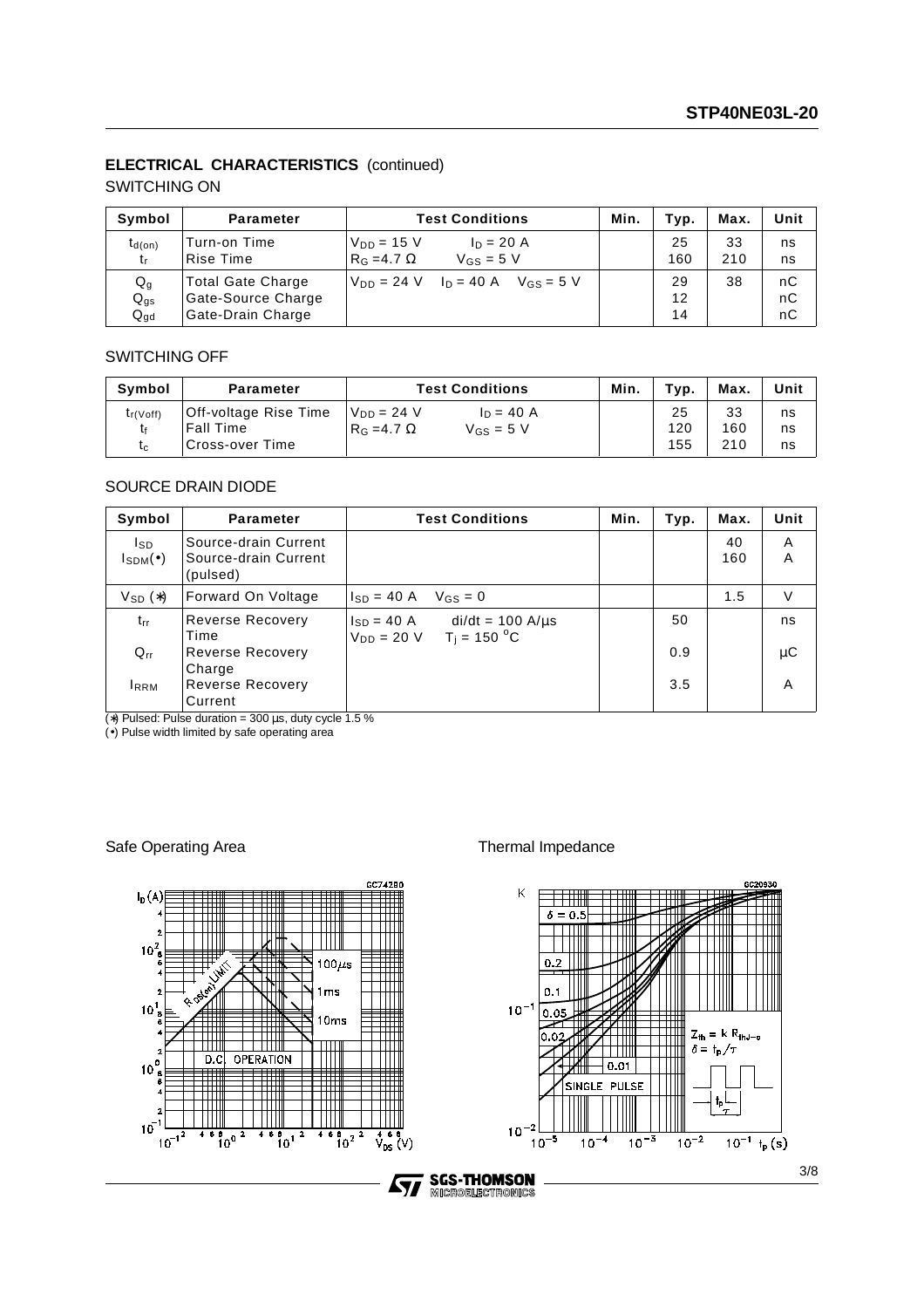#### Output Characteristics



**Transconductance** 



Gate Charge vs Gate-source Voltage



Transfer Characteristics



Static Drain-source On Resistance



Capacitance Variations



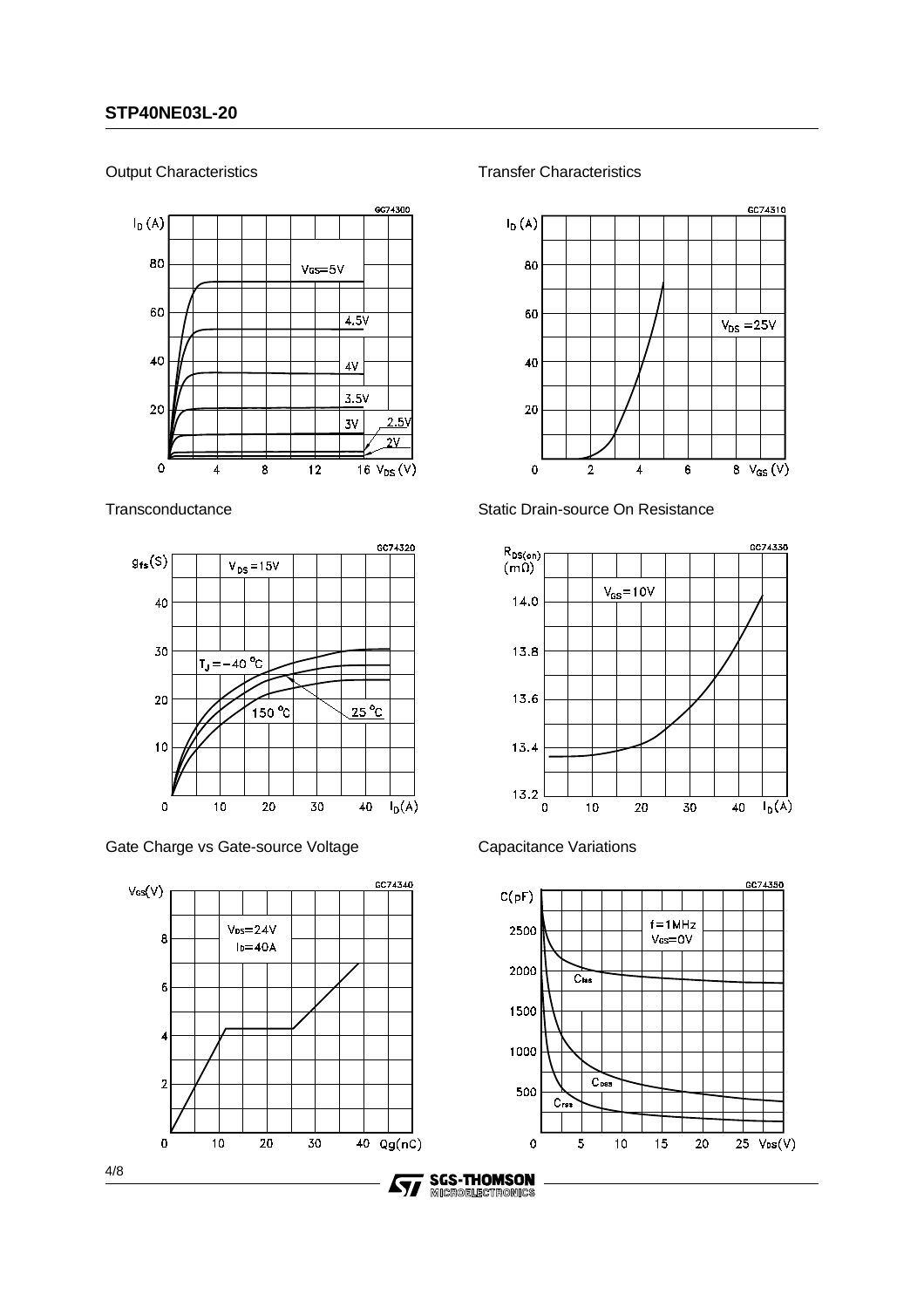Normalized Gate Threshold Voltage vs **Temperature** 



Source-drain Diode Forward Characteristics



Normalized On Resistance vs Temperature

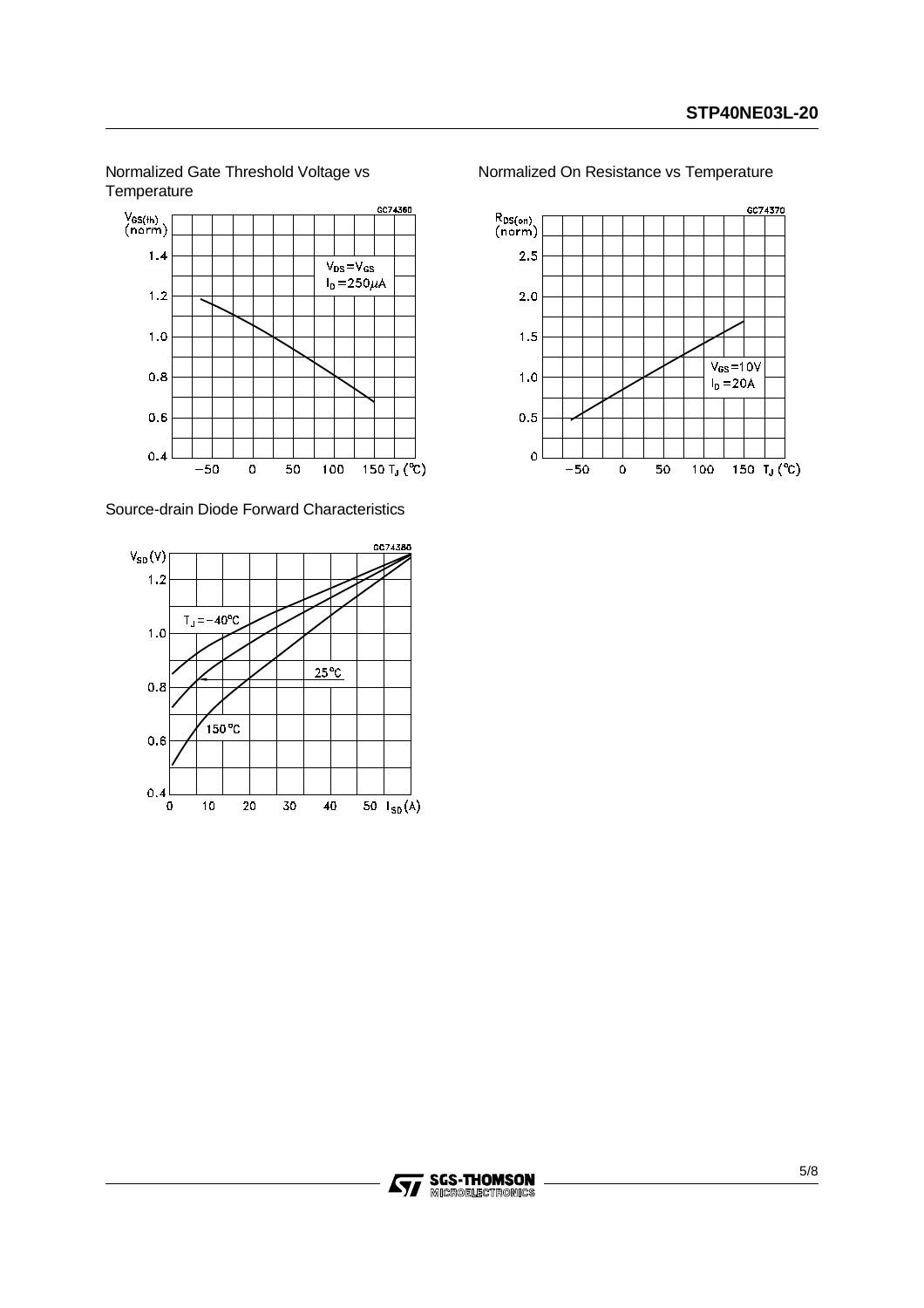

**Fig. 1:** Unclamped Inductive Load Test Circuit

**Fig. 3:** Switching Times Test Circuits For Resistive Load



**Fig. 5:** Test Circuit For Inductive Load Switching And Diode Recovery Times



57

#### **Fig. 2:** Unclamped Inductive Waveform



**Fig. 4:** Gate Charge test Circuit

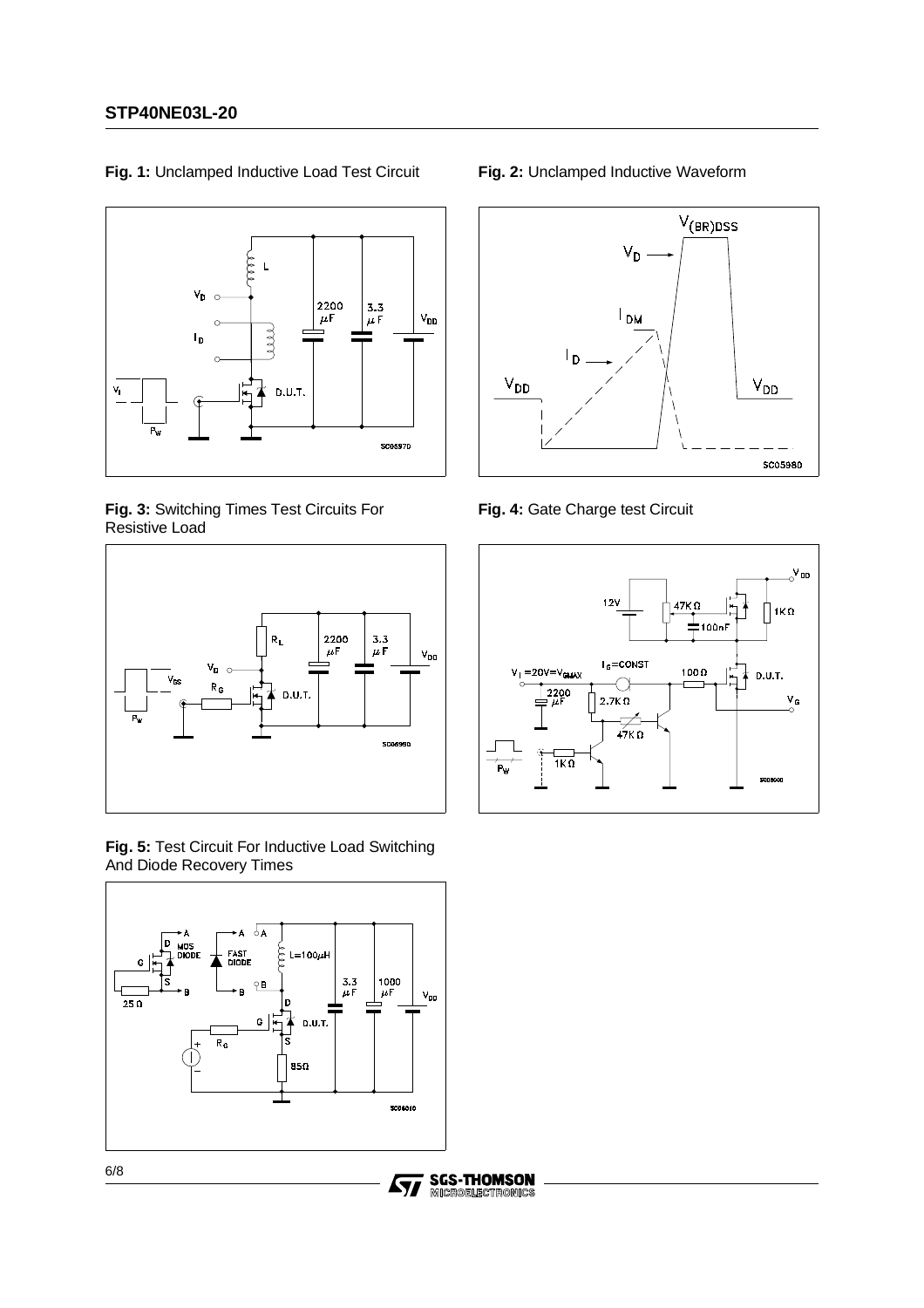|                |       | mm   |       | inch  |       |       |  |
|----------------|-------|------|-------|-------|-------|-------|--|
| DIM.           | MIN.  | TYP. | MAX.  | MIN.  | TYP.  | MAX.  |  |
| Α              | 4.40  |      | 4.60  | 0.173 |       | 0.181 |  |
| C              | 1.23  |      | 1.32  | 0.048 |       | 0.051 |  |
| D              | 2.40  |      | 2.72  | 0.094 |       | 0.107 |  |
| D <sub>1</sub> |       | 1.27 |       |       | 0.050 |       |  |
| E              | 0.49  |      | 0.70  | 0.019 |       | 0.027 |  |
| F              | 0.61  |      | 0.88  | 0.024 |       | 0.034 |  |
| F <sub>1</sub> | 1.14  |      | 1.70  | 0.044 |       | 0.067 |  |
| F <sub>2</sub> | 1.14  |      | 1.70  | 0.044 |       | 0.067 |  |
| G              | 4.95  |      | 5.15  | 0.194 |       | 0.203 |  |
| G <sub>1</sub> | 2.4   |      | 2.7   | 0.094 |       | 0.106 |  |
| H2             | 10.0  |      | 10.40 | 0.393 |       | 0.409 |  |
| L2             |       | 16.4 |       |       | 0.645 |       |  |
| L4             | 13.0  |      | 14.0  | 0.511 |       | 0.551 |  |
| L <sub>5</sub> | 2.65  |      | 2.95  | 0.104 |       | 0.116 |  |
| L6             | 15.25 |      | 15.75 | 0.600 |       | 0.620 |  |
| L7             | 6.2   |      | 6.6   | 0.244 |       | 0.260 |  |
| L9             | 3.5   |      | 3.93  | 0.137 |       | 0.154 |  |
| DIA.           | 3.75  |      | 3.85  | 0.147 |       | 0.151 |  |

## **TO-220 MECHANICAL DATA**